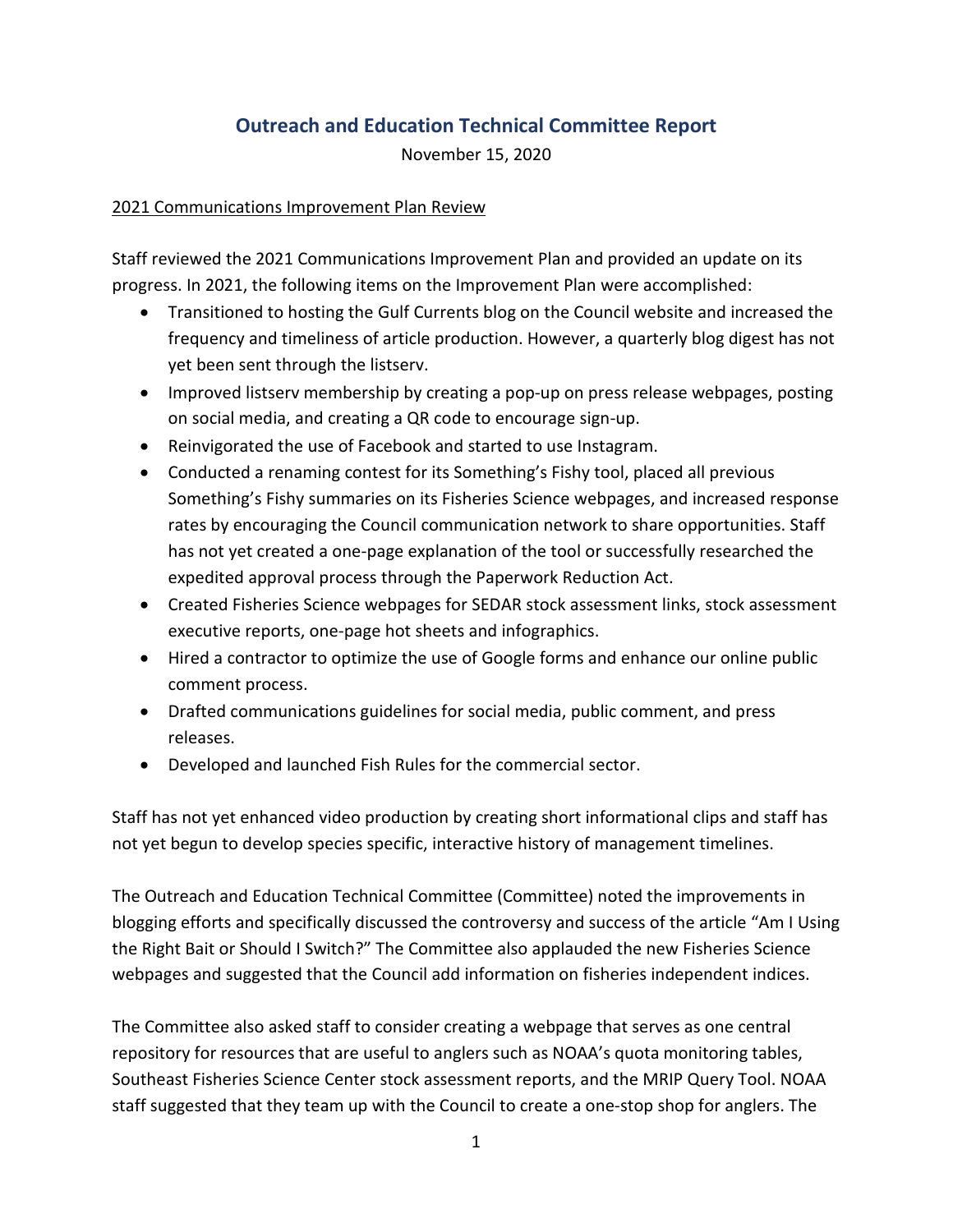Committee supported staff's desire to focus future efforts on creating short informational videos and suggested that staff move forward with creating the species-specific history of management timelines.

#### 2021 Communications Analytics

Staff summarized the Council's 2021 Communication Analytics. Website sessions and page views continue an upward trend and are tracking higher overall than in past years. Fishing regulations, Council meeting materials, and SSC meeting materials pages are the most frequently visited content on the site. The use of the recreational Fish Rules app has nearly doubled since 2019 with red drum, gag grouper, and greater amberjack receiving the most inquires. The number of listserv subscribers continues to increase and the open-rate, though slightly down from past years, remains quite high at approximately 30%. Facebook engagements and reach are up dramatically and staff attributes the spike in interaction to increased staff effort on the platform. Interestingly, blog readership appears to be down despite increased frequency in posting. This could be due in part, to the change in platform and a potential mismatch of analytic metrics. Finally, staff reviewed in-person public hearing attendance and asked for guidance on how to host hearings and encourage participation more efficiently.

The Committee discussed in-person public hearing attendance and considered the utility of a survey to gauge stakeholder interest in attending in-person public hearings. Staff discussed their current process of reviewing previous in-person efforts on similar topics and asking state directors for their preferences. The Committee suggested that the Council should err on the side of caution and hold meetings even if previous analytics don't support the effort because we don't know what kind of turn out we'll have until we attempt to have the meetings. The Committee suggested that staff keep track of both the number of attendees and those who provide public comment received during each effort to further clarify the cost and benefits of holding in-person meetings. The Committee also suggested that staff consider analytics on how extra efforts, including direct mail-outs and Fish Rules push notifications, impact comment and attendance numbers and asked staff to include these metrics in future communications analytics reports. Finally, the Committee expressed support for consideration of hosting 'Listening Sessions' like the South Atlantic Council hosts. In this meeting format, a local Council member and state agency staff member host the meeting in-person with Council staff joining virtually.

The Committee encouraged staff to increase regularly-scheduled social media posts with positive content and directing anglers to helpful resources. They mentioned that the Council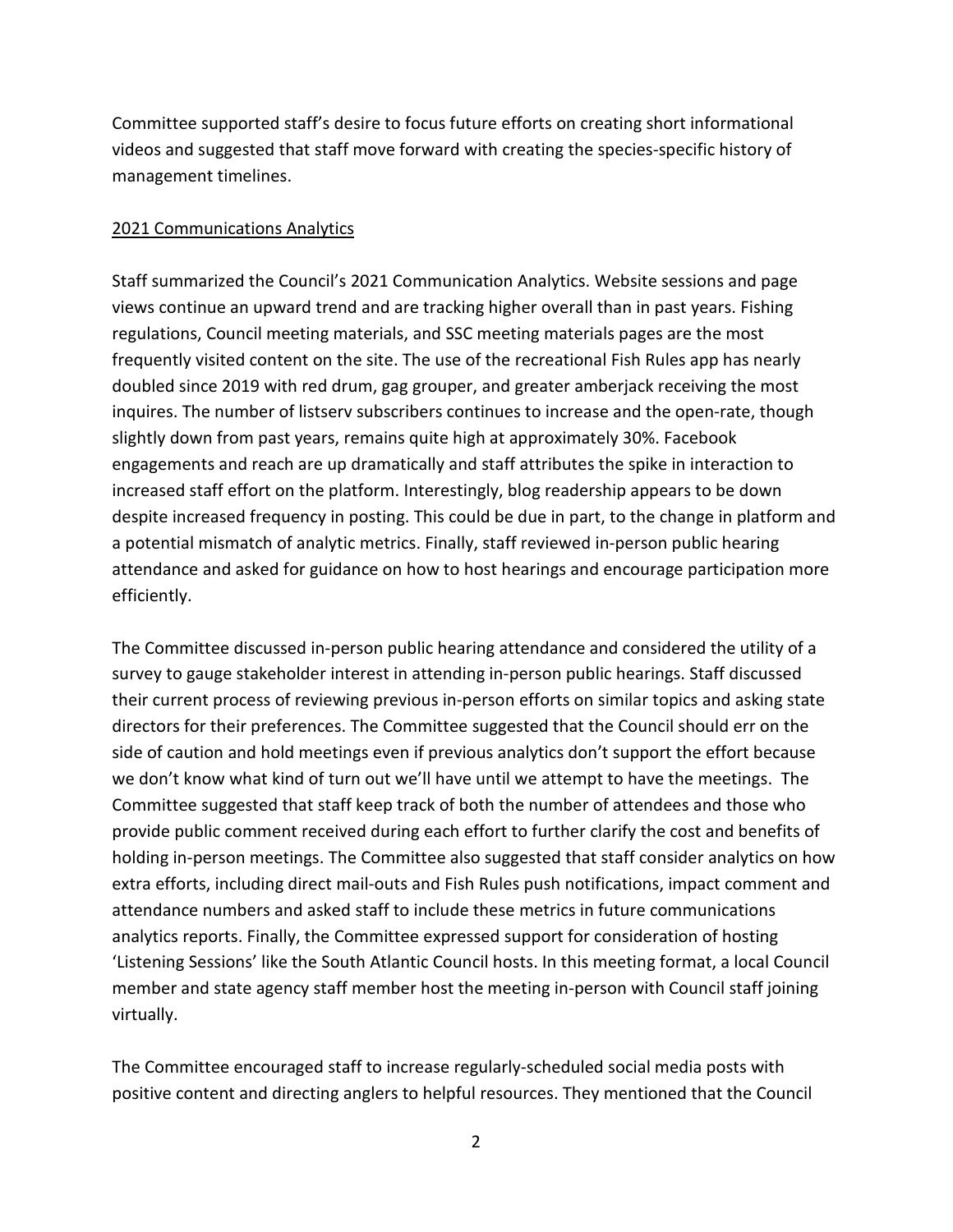website hosts a plethora of helpful, informational content and we need to direct readers to it. The Committee also recommended using redundant social media posts to drive readers to the blog. The Committee recommended that we open accounts on all social medial platforms, even in we don't intend to use them, simply as a way to prevent fraudulent accounts.

## Social Media Guidelines

Staff reviewed draft Council Social Media Guidelines. The Committee suggested that staff modify the "Starting Accounts" section to include the recommendation that staff start accounts for each available social medial platform to prevent fraudulent accounts. The Committee also asked staff to clarify who is responsible for proof reading posts in the "Think Before You Post" section of the document.

The Committee discussed the negativity on the Facebook page and staff explained that there are analytics for the number of visitors to the site that show how posts with numerous negative interactions typically tend to reach huge audiences who choose not to engage. Staff also reminded the Committee that communications staff serves in a customer service role where stakeholders are expected to share negative feedback, and this is reflected on the Council Facebook page. The Committee encouraged staff to provide examples of these post specific analytics and agreed that often, even negativity on social media encourages positive engagement because fishermen question what's happening and end up getting involved in the process. The Committee also discussed the algorithm used to determine who sees each post and noted that any interaction with a post allows that post to spread to more users. South Atlantic staff mentioned that their Information and Education Advisory Panel and their Council plans to discuss social media engagement in the coming months. Staff committed to discussing this topic during the January Committee Meeting including background information on the algorithm and the South Atlantic's outcomes.

#### Public Comment Guidelines

Staff reviewed draft Council Public Comment Guidelines. The Committee recommended that staff add information on what happens to comments when a commentor misses a comment deadline. The Committee also expressed appreciation for the development of this document because it's helpful for staff and the public alike.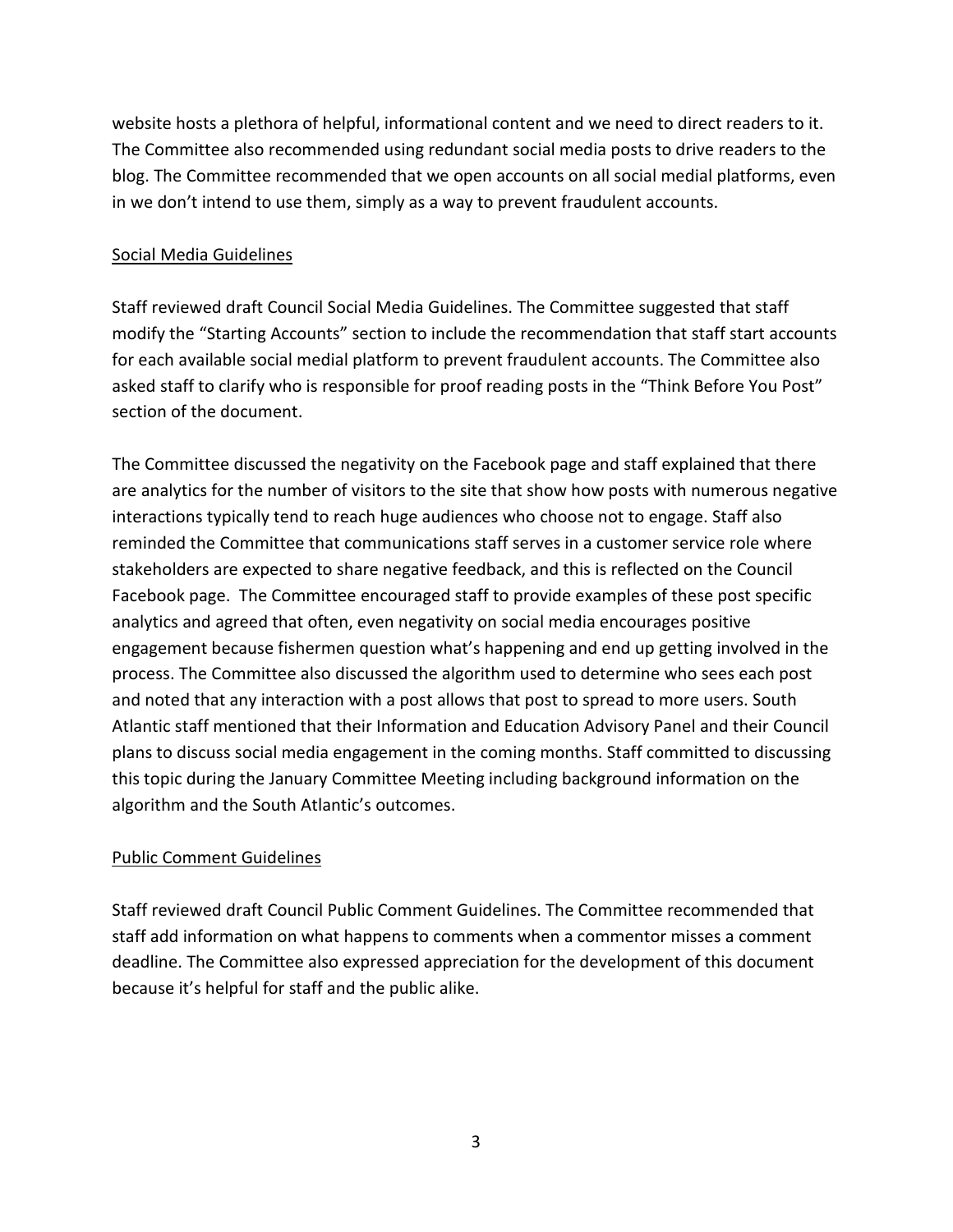## Press Release Guidelines

Staff reviewed draft Council Press Release Guidelines. The Committee offered no suggestions or further discussion about the document.

## Something's Fishy Renaming

Staff presented the Committee with a list of submissions for its Something's Fishy Renaming Contest. The Committee expressed support for the following: Fisherman Feedback, Hook-Us-Up, Reel-Time Comments, and Anglers' Angle. Ultimately, the Committee voted to rename Something's Fishy to **Fisherman Feedback** because it was straightforward, appropriate, and explanatory. Staff will notify the winner and send a gift pack of Council branded swag. Staff will also send a press release announcing the winning name change and re-brand the tool.

#### Return 'Em Right

The Committee heard a presentation on Return 'Em Right, a project that aims to reduce postrelease mortality due to barotrauma and encourage best fishing practices to keep released fish alive. The project, funded through the Natural Resource Damage Assessment, includes components on research and monitoring, education and outreach, and distribution of descending devices. The outreach and education component of the project is heavily influenced by recommendations made by the Council's Outreach and Education Technical Committee during the Council's Release Mortality Symposium. Nick Haddad, the Sustainable Fisheries Communications Manager for the project outlined the project timeline and encouraged the Committee to help amplify the project and its efforts.

The Committee discussed the Council's Fishing for Our Future webpages and determined that, while it served as a valuable place holder, the Return 'Em Right project now successfully fills that niche. The Committee noted that the discard dashboard and relevant literature sections should be moved to the Fisheries Science pages on the Council website. The Committee passed the following motion without opposition:

**Motion: To eliminate the Fishing for Our Future webpage from the Gulf Council website by redirecting to Return 'Em Right. Add the discard dashboard and literature cited to the Fisheries Science pages on the Council website.**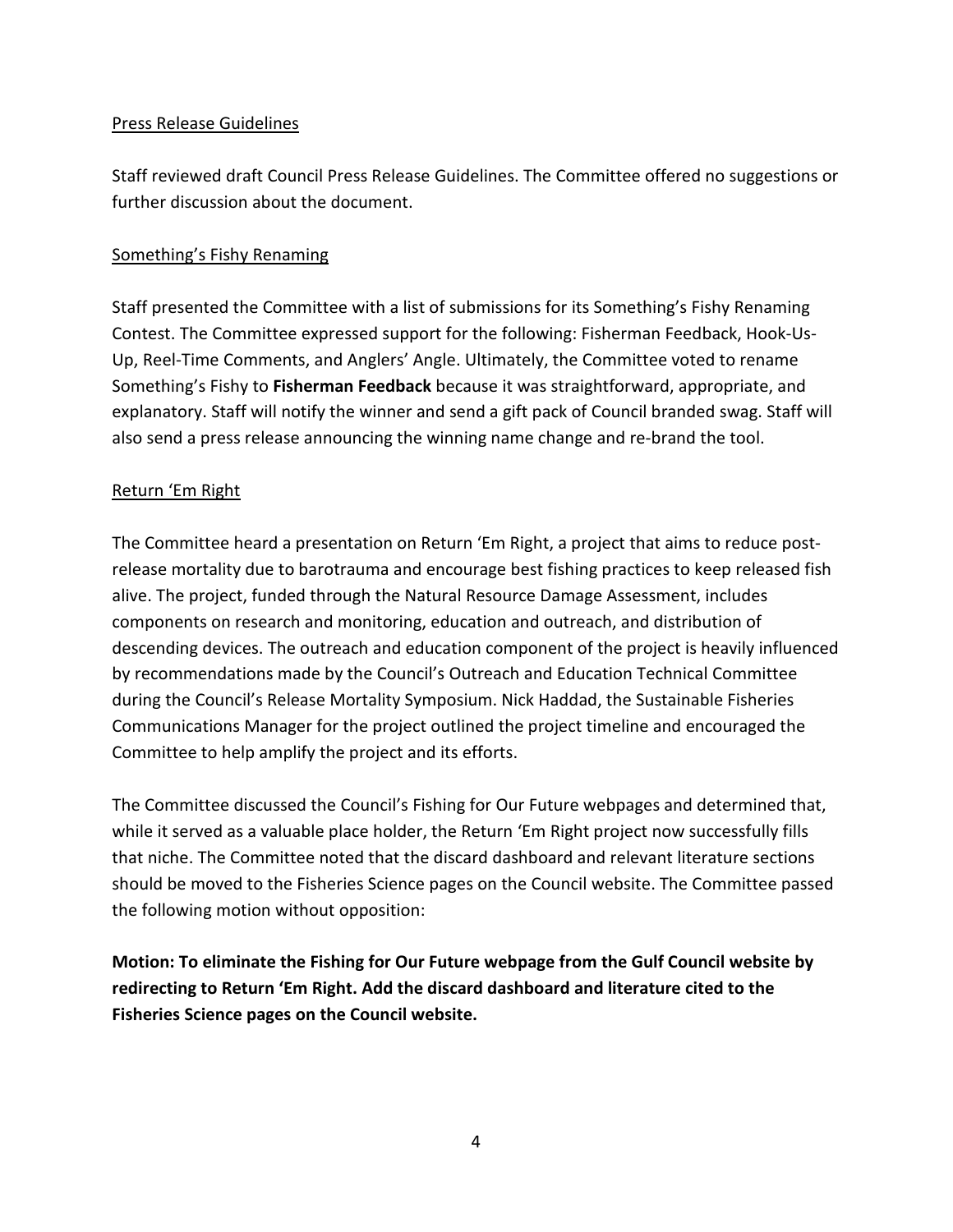## Prioritization of Future Communication Topics

The Committee was asked to help identify and prioritize future communication topics and suggest appropriate mechanisms for communicating them. Staff indicated that Council and Committee members had mentioned the following items for consideration: wild-caught vs. farm-raised seafood, the Marine Resource Information Program Fishing Effort Survey (MRIP-FES), Annual catch limit (ACL) closures, and differentiating the Gulf Council and NOAA's roles in fishery management.

The Committee suggested that the issue of wild-caught vs. farm-raised seafood be deprioritized because many other agencies are doing work on the topic and the Council may not be the most appropriate venue for the discussion. It was noted that the topic is important but, in the Council arena, commercial fishermen might want to prioritize other communication on issues such as changes to the recreational survey (MRIP-FES) that have triggered the Council to consider re-allocation.

The Committee supported Council efforts to communicate MRIP-FES and its fisheries management implications. While it's not a Council endeavor, it does affect Council decisions. The Committee suggested that the Council produce a bi-annual report or article to discuss ACL closures. The January edition should explain the potential seasons and limits to set expectations for the year and the June edition should monitor quotas and fine-tune expectations. The Committee also recommended that the Council use short videos (vlogs) to delineate the difference between Council and NOAA's roles in fisheries management. Finally, the committee suggested the Council put effort towards explaining fisheries independent data and indices of abundance.

## 2022 Communications Improvement Plan

Staff indicated that based on the meeting so far, the following items would be added to the 2022 Communications Improvement Plan:

- Create a central repository on the website that serves as a one-stop-shop for angler resources (quota monitoring, stock assessment reports, MRIP Data Query Tool, etc.).
- Add information on fisheries independent data collection and indices to the Fisheries Science webpages.
- Begin to create vlog content starting with an interview with Dr. Marcus Drymon on barotrauma and depredation during release.
- Create interactive species-specific history of management timelines.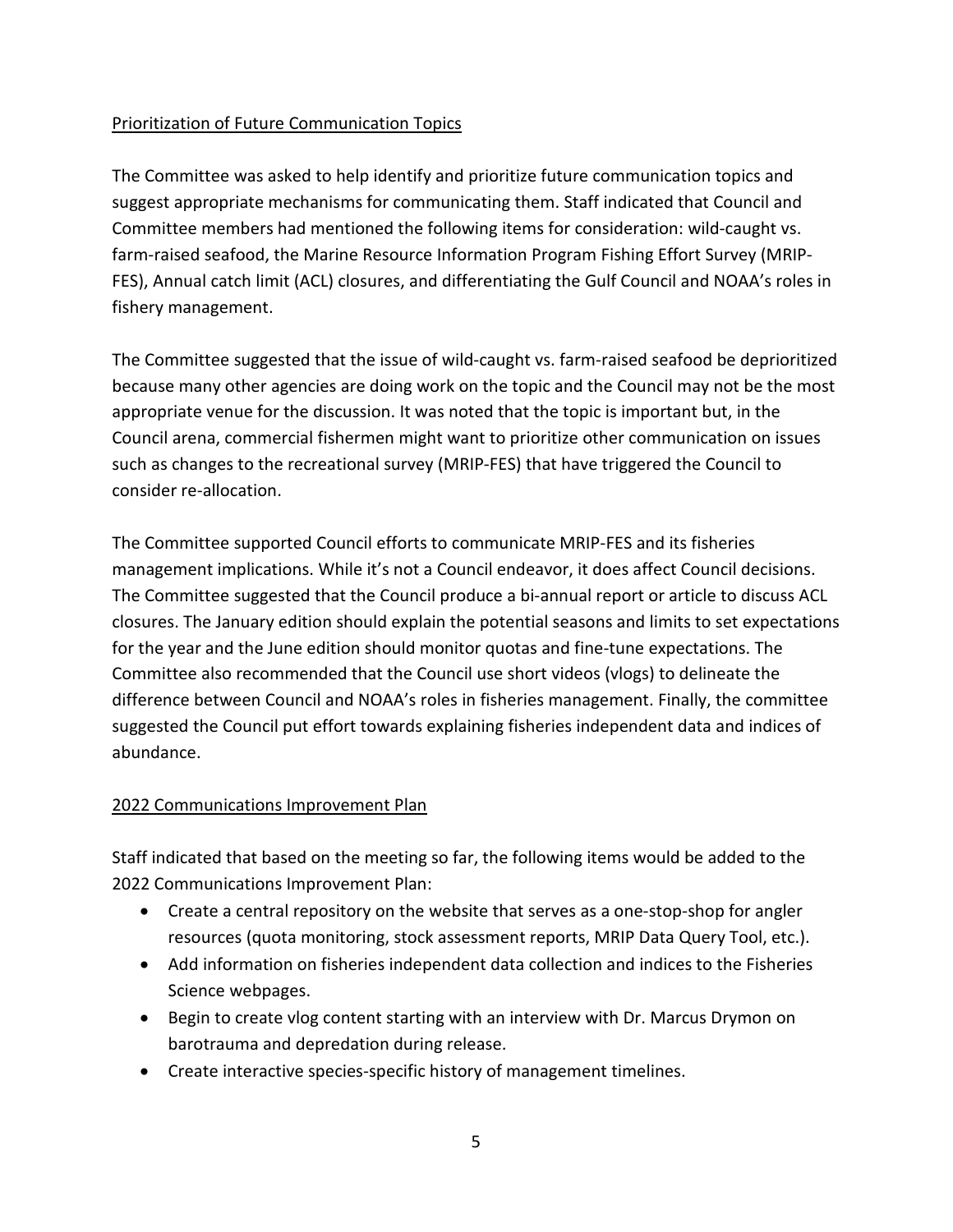- Create more repetitive social media posts to promote readership of blog articles and keep social media users engaged with our sites.
- Schedule quick, helpful social media posts directing anglers to important resources.
- Open 'place-holder' social media accounts on all social media platforms.
- Continue to connect the public and the Committee with the Return 'Em Right project.

#### Other Business

#### **MRIP-FES Infographic**

The Committee reviewed a draft infographic displaying a timeline, recent changes to MRIP, and FAQs on how MRIP-FES will impact fisheries management decisions. The Committee recommended that staff add the perspective that this is a national issue, not just one faced by the Gulf Council. The Committee also recommended that staff make it clear that increases in estimates of recreational harvest don't necessarily happen each year and that it also varies by species. The Committee also suggested that rather than use an infographic, which is very information heavy, staff create a storyboard or website dedicated to the issue. Finally, the Committee recommended that staff add information on which data currency is used for the stock assessments, quota monitoring, and catch limits for each species.

#### **Council Voting Procedures**

The Committee discussed how the pandemic has enhanced one opportunity for public participation by allowing the public to provide testimony virtually. The Committee supported continuing to allow virtual public testimony because it removes the financial barrier of traveling to attend in-person for stakeholders who wants stay informed and involved. The Committee also discussed how virtual participation is hampered because Council votes held in-person are not seen by virtual attendees. The Committee provided unanimous support for the following motion:

**Motion: To recommend that the Council continue exploring ways to make virtual stakeholder meeting interaction easier by utilizing software/hardware to show vote count.**

**The Meeting Adjourned at 4:00 p.m. EST**

| <b>Meeting Participants</b> | Dr. J. Marcus Drymon |
|-----------------------------|----------------------|
| Kim Amendola                | Julie Falgout        |
| Dan Ellinor                 | Gary Graham          |